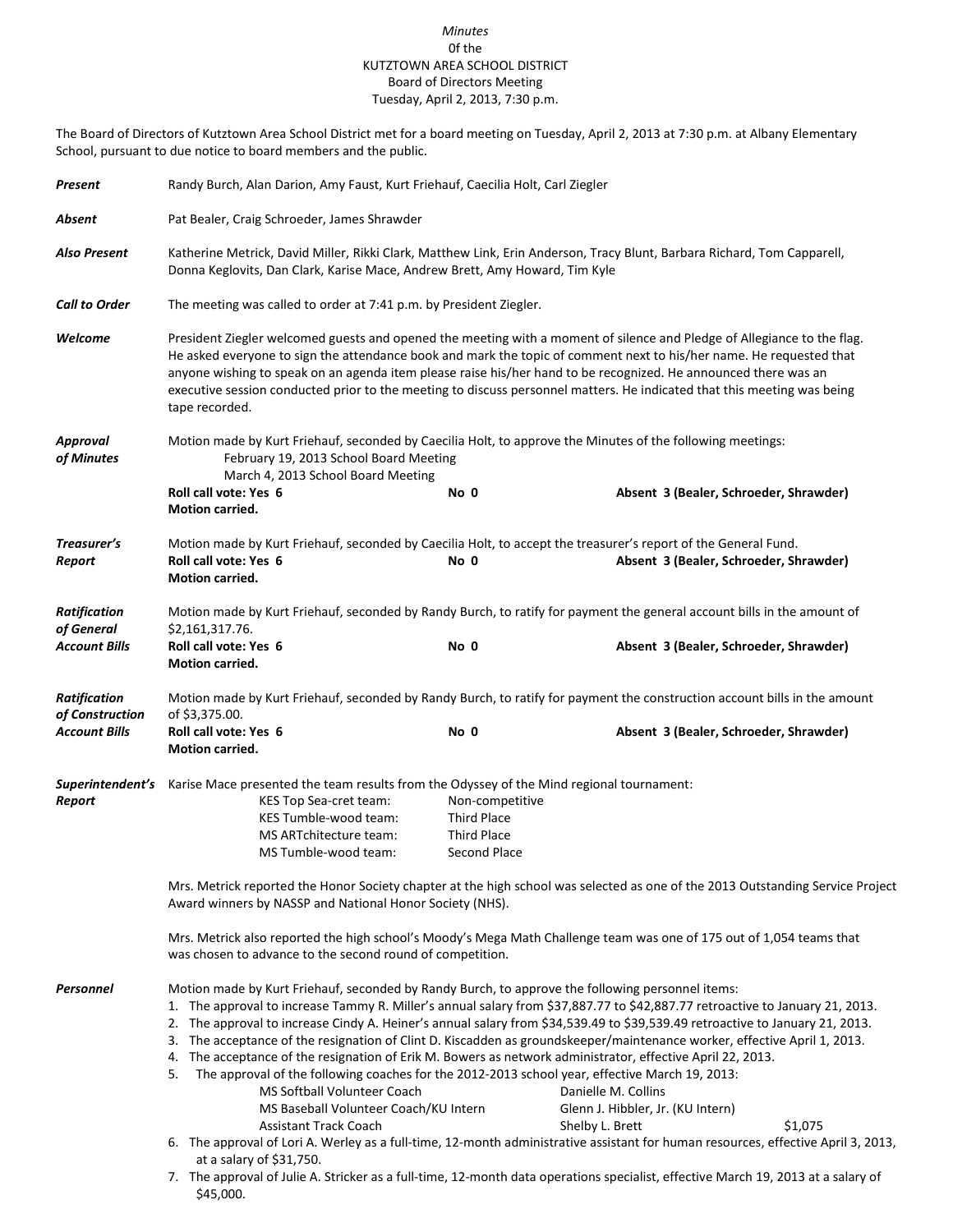- 8. The approval of Kerrie M. Erb as a long-term substitute RtII aide at Kutztown Elementary School, effective March 25, 2013 through the end of the 2012-2013 school year, at a rate of \$11.00 per hour with no benefits.
- 9. The approval of the following teacher substitutes for the 2012-2013 school year, effective April 3, 2013, at a rate of \$100 per day for days 1-20 and \$110 per day for days 21 and thereafter:

|                                | Timothy N. Claus                                                                                                                                                                                                                                                                                                                                                                                                                                                                                                                                                                                                                                                                                                                                                                                                                                                                                                                                                                                                                                                                                | Jill H. Mahon                                                                                      | 10. The approval of the following classroom aide substitutes for the 2012-2013 school year, effective April 3, 2013, at a rate of                                                                                                                                |  |  |  |  |
|--------------------------------|-------------------------------------------------------------------------------------------------------------------------------------------------------------------------------------------------------------------------------------------------------------------------------------------------------------------------------------------------------------------------------------------------------------------------------------------------------------------------------------------------------------------------------------------------------------------------------------------------------------------------------------------------------------------------------------------------------------------------------------------------------------------------------------------------------------------------------------------------------------------------------------------------------------------------------------------------------------------------------------------------------------------------------------------------------------------------------------------------|----------------------------------------------------------------------------------------------------|------------------------------------------------------------------------------------------------------------------------------------------------------------------------------------------------------------------------------------------------------------------|--|--|--|--|
|                                | \$9.75 per hour:                                                                                                                                                                                                                                                                                                                                                                                                                                                                                                                                                                                                                                                                                                                                                                                                                                                                                                                                                                                                                                                                                |                                                                                                    |                                                                                                                                                                                                                                                                  |  |  |  |  |
|                                | Patricia A. Bailey                                                                                                                                                                                                                                                                                                                                                                                                                                                                                                                                                                                                                                                                                                                                                                                                                                                                                                                                                                                                                                                                              | Timothy N. Claus                                                                                   |                                                                                                                                                                                                                                                                  |  |  |  |  |
|                                | of \$9.75 per hour.                                                                                                                                                                                                                                                                                                                                                                                                                                                                                                                                                                                                                                                                                                                                                                                                                                                                                                                                                                                                                                                                             |                                                                                                    | 11. The approval of Patricia A. Bailey as a clerical aide substitute for the 2012-2013 school year, effective April 3, 2013, at a rate                                                                                                                           |  |  |  |  |
|                                | 12. The approval of the following returning summer maintenance/custodial employees for 2013, effective June 1, 2013, for a<br>term not to exceed eight weeks at eight hours per day, at a rate of \$9.50 per hour. (Effective date may vary depending on<br>availability and tasks in need of completion.)                                                                                                                                                                                                                                                                                                                                                                                                                                                                                                                                                                                                                                                                                                                                                                                      |                                                                                                    |                                                                                                                                                                                                                                                                  |  |  |  |  |
|                                | Taylor R. Hauck<br>Andrew J. Entriken                                                                                                                                                                                                                                                                                                                                                                                                                                                                                                                                                                                                                                                                                                                                                                                                                                                                                                                                                                                                                                                           | Christopher R. Heiner<br>Karissa Capparell                                                         | Diane M. Zettlemoyer<br>Steven P. Fordyce                                                                                                                                                                                                                        |  |  |  |  |
|                                | 18, 2013.                                                                                                                                                                                                                                                                                                                                                                                                                                                                                                                                                                                                                                                                                                                                                                                                                                                                                                                                                                                                                                                                                       |                                                                                                    | 13. The approval of James W. Stein as a substitute bus/van driver for Eshelman for the 2012-2013 school year, effective March                                                                                                                                    |  |  |  |  |
|                                |                                                                                                                                                                                                                                                                                                                                                                                                                                                                                                                                                                                                                                                                                                                                                                                                                                                                                                                                                                                                                                                                                                 | KATA/KASD contract. The need for this position will be re-evaluated at the end of the school year. | 14. The approval of Melissa A. Kahler as a .49 ESL instructor at the elementary level, with an anticipated effective date of April<br>8, 2013 through the end of the 2012-2013 school year, at a salary of \$26,060.65 (prorated), per Master's, Step 1, per the |  |  |  |  |
|                                | April 4-7, 2013.                                                                                                                                                                                                                                                                                                                                                                                                                                                                                                                                                                                                                                                                                                                                                                                                                                                                                                                                                                                                                                                                                |                                                                                                    | 15. The approval of the attached list of chaperones/volunteers for the middle school music trip to Williamsburg, VA from                                                                                                                                         |  |  |  |  |
|                                | Roll call vote: Yes 6<br><b>Motion carried.</b>                                                                                                                                                                                                                                                                                                                                                                                                                                                                                                                                                                                                                                                                                                                                                                                                                                                                                                                                                                                                                                                 | No 0                                                                                               | Absent 3 (Bealer, Schroeder, Shrawder)                                                                                                                                                                                                                           |  |  |  |  |
|                                |                                                                                                                                                                                                                                                                                                                                                                                                                                                                                                                                                                                                                                                                                                                                                                                                                                                                                                                                                                                                                                                                                                 | All Personnel are Approved Pending the District's Receipt of All Mandated Credentials              |                                                                                                                                                                                                                                                                  |  |  |  |  |
| Request                        | Student Vacation Motion made by Caecilia Holt, seconded by Kurt Friehauf, to approve the parent request for students #104993 and #104763<br>to take a seven-day vacation/educational trip absence from September 9-17, 2013.                                                                                                                                                                                                                                                                                                                                                                                                                                                                                                                                                                                                                                                                                                                                                                                                                                                                    |                                                                                                    |                                                                                                                                                                                                                                                                  |  |  |  |  |
|                                | Roll call vote: Yes 6<br><b>Motion carried.</b>                                                                                                                                                                                                                                                                                                                                                                                                                                                                                                                                                                                                                                                                                                                                                                                                                                                                                                                                                                                                                                                 | No 0                                                                                               | Absent 3 (Bealer, Schroeder, Shrawder)                                                                                                                                                                                                                           |  |  |  |  |
| Conference<br><b>Requests</b>  | Motion made by Kurt Friehauf, seconded by Randy Burch, to approve Katherine D. Metrick to attend the New Superintendent's<br>Academy, Part I, on July 16-17, 2013, in Harrisburg, PA, at a cost of \$378.45.                                                                                                                                                                                                                                                                                                                                                                                                                                                                                                                                                                                                                                                                                                                                                                                                                                                                                    |                                                                                                    |                                                                                                                                                                                                                                                                  |  |  |  |  |
|                                | Roll call vote: Yes 6<br>Motion carried.                                                                                                                                                                                                                                                                                                                                                                                                                                                                                                                                                                                                                                                                                                                                                                                                                                                                                                                                                                                                                                                        | No 0                                                                                               | Absent 3 (Bealer, Schroeder, Shrawder)                                                                                                                                                                                                                           |  |  |  |  |
|                                |                                                                                                                                                                                                                                                                                                                                                                                                                                                                                                                                                                                                                                                                                                                                                                                                                                                                                                                                                                                                                                                                                                 | Festival/Conference, on April 17-20, 2013, in Erie, PA, at a cost not to exceed \$2,340.25.        | Motion made by Al Darion, seconded by Randy Burch, to approve Douglas A. Matz to attend the PMEA All State Band                                                                                                                                                  |  |  |  |  |
|                                | Roll call vote: Yes 5<br>Motion carried.                                                                                                                                                                                                                                                                                                                                                                                                                                                                                                                                                                                                                                                                                                                                                                                                                                                                                                                                                                                                                                                        | No 1 (Faust)                                                                                       | Absent 3 (Bealer, Schroeder, Shrawder)                                                                                                                                                                                                                           |  |  |  |  |
| Policy 707 -<br>Second Reading | Motion made by Caecilia Holt, seconded by Kurt Friehauf, to approve the second reading and approval of Policy 707<br>Use of School Facilities.                                                                                                                                                                                                                                                                                                                                                                                                                                                                                                                                                                                                                                                                                                                                                                                                                                                                                                                                                  |                                                                                                    |                                                                                                                                                                                                                                                                  |  |  |  |  |
|                                | Roll call vote: Yes 6<br><b>Motion carried.</b>                                                                                                                                                                                                                                                                                                                                                                                                                                                                                                                                                                                                                                                                                                                                                                                                                                                                                                                                                                                                                                                 | No 0                                                                                               | Absent 3 (Bealer, Schroeder, Shrawder)                                                                                                                                                                                                                           |  |  |  |  |
| <b>Bond Refinancing</b>        | Motion made by Kurt Friehauf, seconded by Al Darion, to approve the adoption of the attached Resolution authorizing<br>(a) the issuance of a series of General Obligation Bonds in the maximum aggregate principal amount of not to exceed<br>\$8,265,000, to finance the refunding of the School District's General Obligation Bonds, Series of 2009 (the "2009 Bonds");<br>and (b) the execution and delivery of (i) a Bond Purchase Proposal from RBC Capital Markets, LLC for the purchase of the<br>Bonds on the terms and conditions established in the Resolution, (ii) an Addendum to such Bond Purchase Proposal which<br>will be delivered by RBC Capital Markets, LLC upon the final pricing of the Bonds and (iii) such other agreements, certificates,<br>instruments and documents necessary in connection with the issuance of the Bonds subject to the review and approval of<br>such agreements, certificates, instruments and documents by bond counsel to the School District.<br>Roll call vote: Yes 6<br>Absent 3 (Bealer, Schroeder, Shrawder)<br>No 0<br>Motion carried. |                                                                                                    |                                                                                                                                                                                                                                                                  |  |  |  |  |
|                                | Roll call vote: Yes 6<br>Motion carried.                                                                                                                                                                                                                                                                                                                                                                                                                                                                                                                                                                                                                                                                                                                                                                                                                                                                                                                                                                                                                                                        | No 0                                                                                               | Motion made by Al Darion, seconded by Amy Faust, to proceed with the bond refinancing when the savings reaches \$200,000.<br>Absent 3 (Bealer, Schroeder, Shrawder)                                                                                              |  |  |  |  |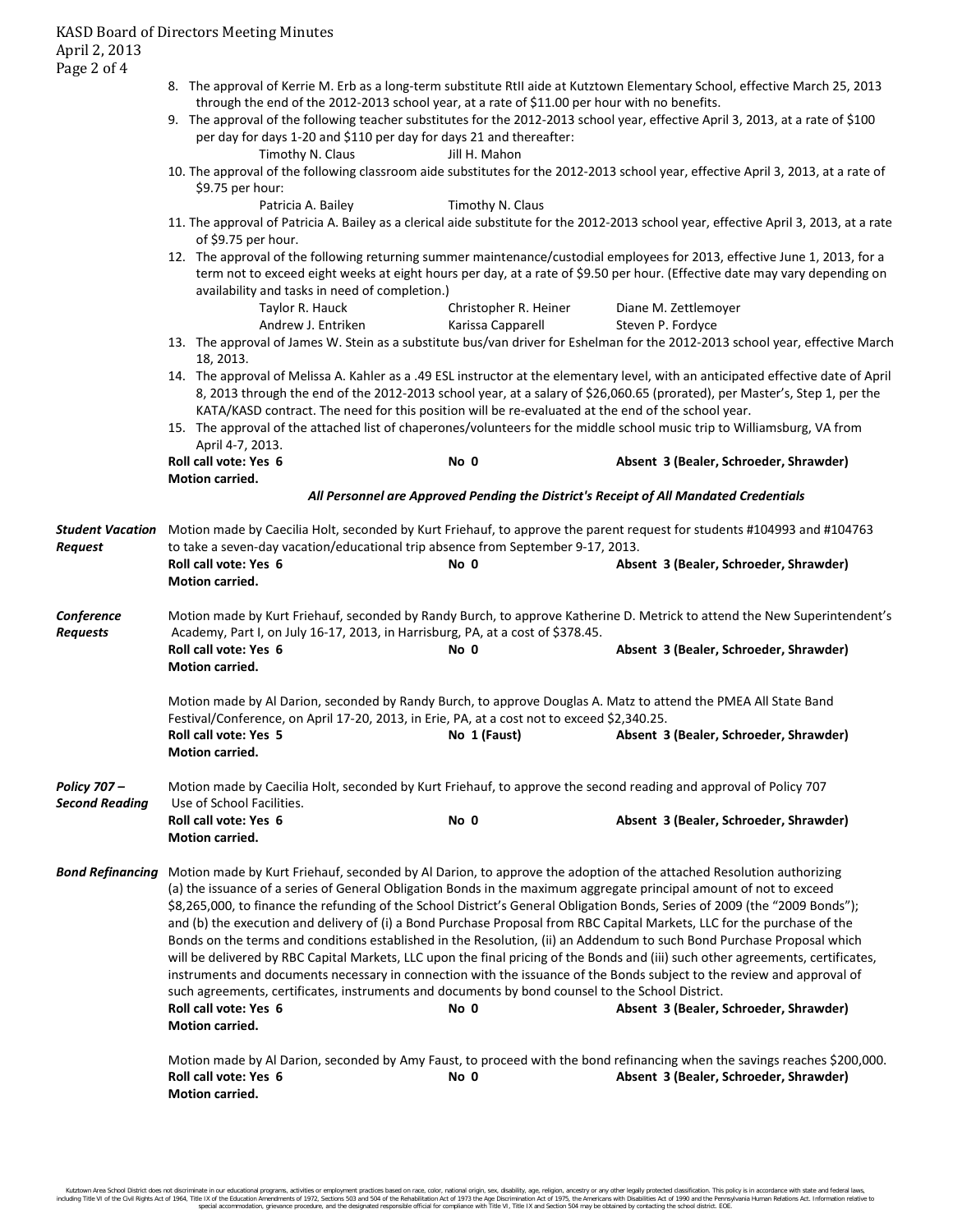| April 2, 2013<br>Page 3 of 4     | <b>KASD Board of Directors Meeting Minutes</b>                                                                                                                                                                                                                                                                              |                                                                                                                                                                                                                                                                |      |                                                                                                                                                                     |  |  |
|----------------------------------|-----------------------------------------------------------------------------------------------------------------------------------------------------------------------------------------------------------------------------------------------------------------------------------------------------------------------------|----------------------------------------------------------------------------------------------------------------------------------------------------------------------------------------------------------------------------------------------------------------|------|---------------------------------------------------------------------------------------------------------------------------------------------------------------------|--|--|
| <b>Dental Plan</b><br>Renewal    | Roll call vote: Yes 6<br>Motion carried.                                                                                                                                                                                                                                                                                    | Concordia for the 2013-2014 school year at the same premiums as the prior year.                                                                                                                                                                                | No 0 | Motion made by Kurt Friehauf, seconded by Randy Burch, to approve the annual renewal of the dental plan with United<br>Absent 3 (Bealer, Schroeder, Shrawder)       |  |  |
|                                  |                                                                                                                                                                                                                                                                                                                             |                                                                                                                                                                                                                                                                |      |                                                                                                                                                                     |  |  |
| <b>BCTC Budget</b>               | Motion made by Kurt Friehauf, seconded by Caecilia Holt, to authorize the expenditures of the Berks Career & Technology<br>Center's General Program for the period of July 1, 2013 through June 30, 2014 as set forth herein.<br>Roll call vote: Yes 6<br>No 0<br>Absent 3 (Bealer, Schroeder, Shrawder)<br>Motion carried. |                                                                                                                                                                                                                                                                |      |                                                                                                                                                                     |  |  |
| <b>Summer School</b>             | Motion made by Al Darion, seconded by Kurt Friehauf, to approve the following summer programs and staffing for 2013:<br><b>Elementary Summer Reading Program</b>                                                                                                                                                            |                                                                                                                                                                                                                                                                |      |                                                                                                                                                                     |  |  |
|                                  | Staff:                                                                                                                                                                                                                                                                                                                      | Kerri L. Schegan<br>Lori E. Arndt<br>Elizabeth I. Stump<br>Jane E. Venkauskas                                                                                                                                                                                  |      |                                                                                                                                                                     |  |  |
|                                  | Librarian:<br>Coordinator:                                                                                                                                                                                                                                                                                                  | Ann L. Dietrich<br>Katharine S. Mannai (2 days per week)                                                                                                                                                                                                       |      |                                                                                                                                                                     |  |  |
|                                  | <b>Staff Dates:</b>                                                                                                                                                                                                                                                                                                         | Donna A. Keglovits (stipend of \$500)<br>June 17-July 25 (Monday through Thursday), 24 days total (including one prep day) for 4.5 hours per day<br>(weeks 1 and 6) and 3.5 hours per day (weeks 2-5), at a rate of \$24.50 per hour (current curriculum rate) |      |                                                                                                                                                                     |  |  |
|                                  | <b>Student Dates:</b>                                                                                                                                                                                                                                                                                                       | No School: Thursday, July 4<br>June 17-July 25 (Monday through Thursday), 23 days total<br>No School: Thursday, July 4                                                                                                                                         |      |                                                                                                                                                                     |  |  |
|                                  | \$50<br>Cost:<br>Middle School Summer School                                                                                                                                                                                                                                                                                |                                                                                                                                                                                                                                                                |      |                                                                                                                                                                     |  |  |
|                                  | Staff:                                                                                                                                                                                                                                                                                                                      | Reading/Language Arts - PLACEHOLDER<br>Mathematics - PLACEHOLDER                                                                                                                                                                                               |      |                                                                                                                                                                     |  |  |
|                                  | <b>Staff Dates:</b>                                                                                                                                                                                                                                                                                                         | rate of \$24.50 per hour (current curriculum rate)                                                                                                                                                                                                             |      | June 17-25 (Monday through Thursday), 24 days total (including one prep day) for 3 hours per day, at a                                                              |  |  |
|                                  | <b>Student Dates:</b>                                                                                                                                                                                                                                                                                                       | June 17-July 25 (Monday through Thursday), 23 days total<br>No School: Thursday, July 4                                                                                                                                                                        |      |                                                                                                                                                                     |  |  |
|                                  | \$75 per course for resident students; \$100 per course for out-of-district students<br>Cost:                                                                                                                                                                                                                               |                                                                                                                                                                                                                                                                |      |                                                                                                                                                                     |  |  |
|                                  | High School Summer School                                                                                                                                                                                                                                                                                                   |                                                                                                                                                                                                                                                                |      |                                                                                                                                                                     |  |  |
|                                  | Staff:                                                                                                                                                                                                                                                                                                                      | English - PLACEHOLDER<br>Mathematics - PLACEHOLDER<br>Social Studies - PLACEHOLDER<br>Science - PLACEHOLDER                                                                                                                                                    |      |                                                                                                                                                                     |  |  |
|                                  | <b>Staff Dates:</b>                                                                                                                                                                                                                                                                                                         | rate of \$24.50 per hour (current curriculum rate)                                                                                                                                                                                                             |      | June 17-25 (Monday through Thursday), 24 days total (including one prep day) for 3 hours per day, at a                                                              |  |  |
|                                  | <b>Student Dates:</b>                                                                                                                                                                                                                                                                                                       | June 17-July 25 (Monday through Thursday), 23 days total<br>No School: Thursday, July 4                                                                                                                                                                        |      |                                                                                                                                                                     |  |  |
|                                  | Cost:<br>Roll call vote: Yes 6<br><b>Motion carried.</b>                                                                                                                                                                                                                                                                    | \$200 per course for resident students; \$225 per course for out-of-district students                                                                                                                                                                          | No 0 | Absent 3 (Bealer, Schroeder, Shrawder)                                                                                                                              |  |  |
| <b>Senior Class Trip</b>         | Roll call vote: Yes 6                                                                                                                                                                                                                                                                                                       | at a student cost of \$140. The school district will not incur any cost for this trip.                                                                                                                                                                         | No 0 | Motion made by Kurt Friehauf, seconded by Caecilia Holt, to approve a senior class trip to New York City on May 29, 2013,<br>Absent 3 (Bealer, Schroeder, Shrawder) |  |  |
|                                  | <b>Motion carried.</b>                                                                                                                                                                                                                                                                                                      |                                                                                                                                                                                                                                                                |      |                                                                                                                                                                     |  |  |
| E-Signature<br><b>Resolution</b> | Roll call vote: Yes 6<br>Motion carried.                                                                                                                                                                                                                                                                                    | Metrick, superintendent, to sign electronic agreements with the Pennsylvania Department of Education.                                                                                                                                                          | No 0 | Motion made by Kurt Friehauf, seconded by Randy Burch, to adopt the resolution identifying and authorizing Katherine D.<br>Absent 3 (Bealer, Schroeder, Shrawder)   |  |  |